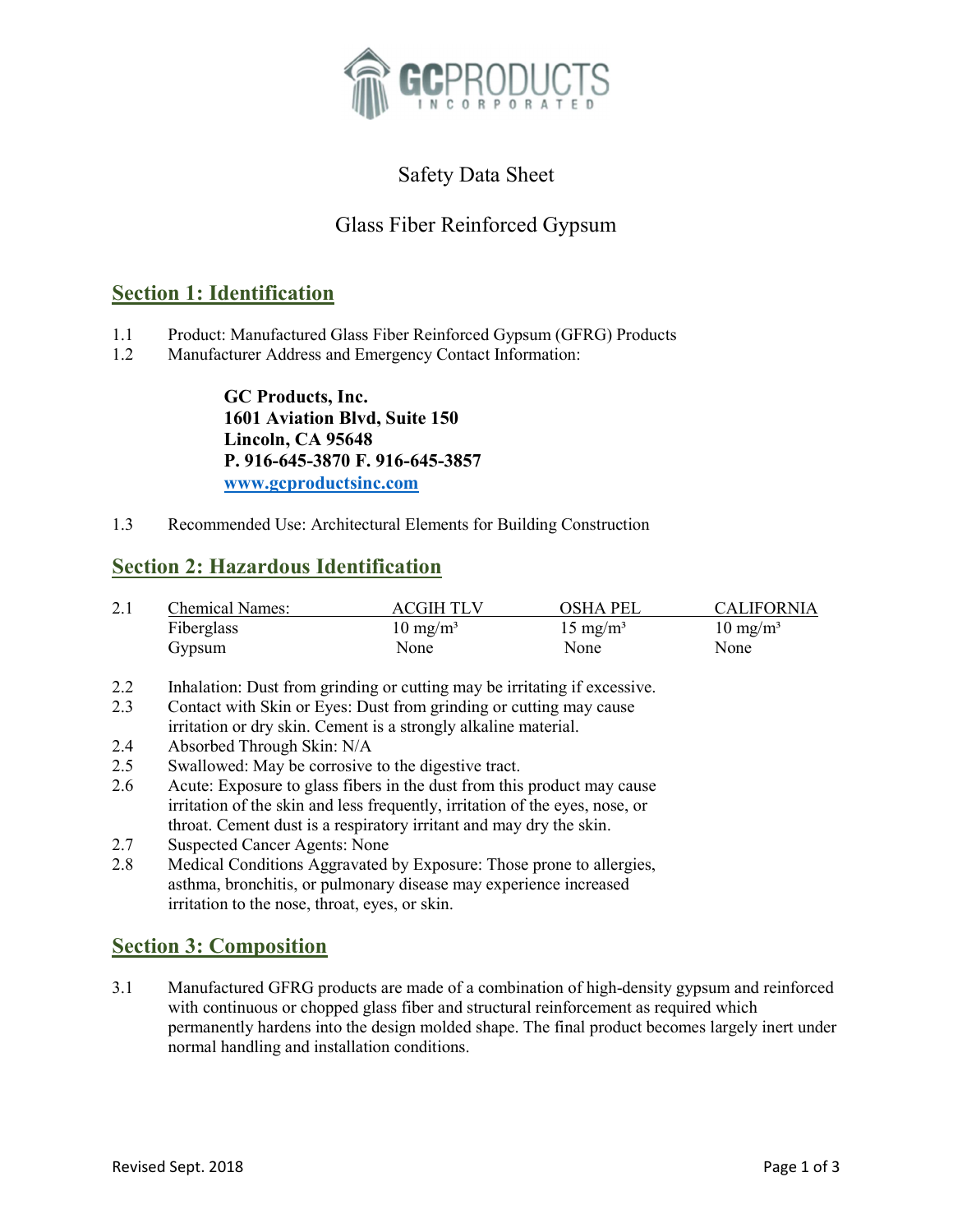

# Section 4: First Aid Measures

- 4.1 Eye Contact: Wash with distilled water. Consult a physician if irritation persists.
- 4.2 Skin Contact: Wash with water.
- 4.3 Inhaled: No emergency procedure required.
- 4.4 Swallowed: No emergency procedure required.

#### Section 5: Fire Fighting Measures

- 5.1 Flash Point: Non-Combustible
- 5.2 Auto-Ignition Temperature: N/A
- 5.3 Fire Extinguishing Compounds: Use which is appropriate for fire on surrounding materials: Water Spray, Carbon Dioxide, Foam, Dry Chemical or Other.
- 5.4 Special Firefighting Procedures: None
- 5.5 Unusual Fire and Explosion Hazards: None

## Section 6: Accidental Release Measures

6.1 There are no accidental release measures associated.

#### Section 7: Handling and Storage

- 7.1 Handling manually, use work gloves.
- 7.2 Handling mechanically, use proper mechanical or hydraulic equipment to control and install heavy products.
- 7.3 Store in dry area.

#### Section 8: Exposure Controls

- 8.1 Ventilation and Engineering Controls: Local exhaust, if above TLV, during cutting or grinding.
- 8.2 Respiratory Protection: NIOSH approved respirator for dust if above TLV during cutting or grinding.
- 8.3 Eye Protection: Dust goggles or safety glasses during cutting or grinding.
- 8.4 Gloves: Light weight or work gloves may help reduce skin irritation.
- 8.5 Other Clothing and Equipment: Coveralls or work clothes to protect street clothes from dust.
- 8.6 Work Practices, Hygienic Practice: Keep dust production to a minimum. Keep work area clean. Do not use compressed air to "blow down" clothing. Wash exposed skin surfaces regularly with soap and water.
- 8.7 Other Handling and Storage Requirements: Store in dry area.
- 8.8 Protective Measures During Maintenance of Contaminated Equipment: N/A